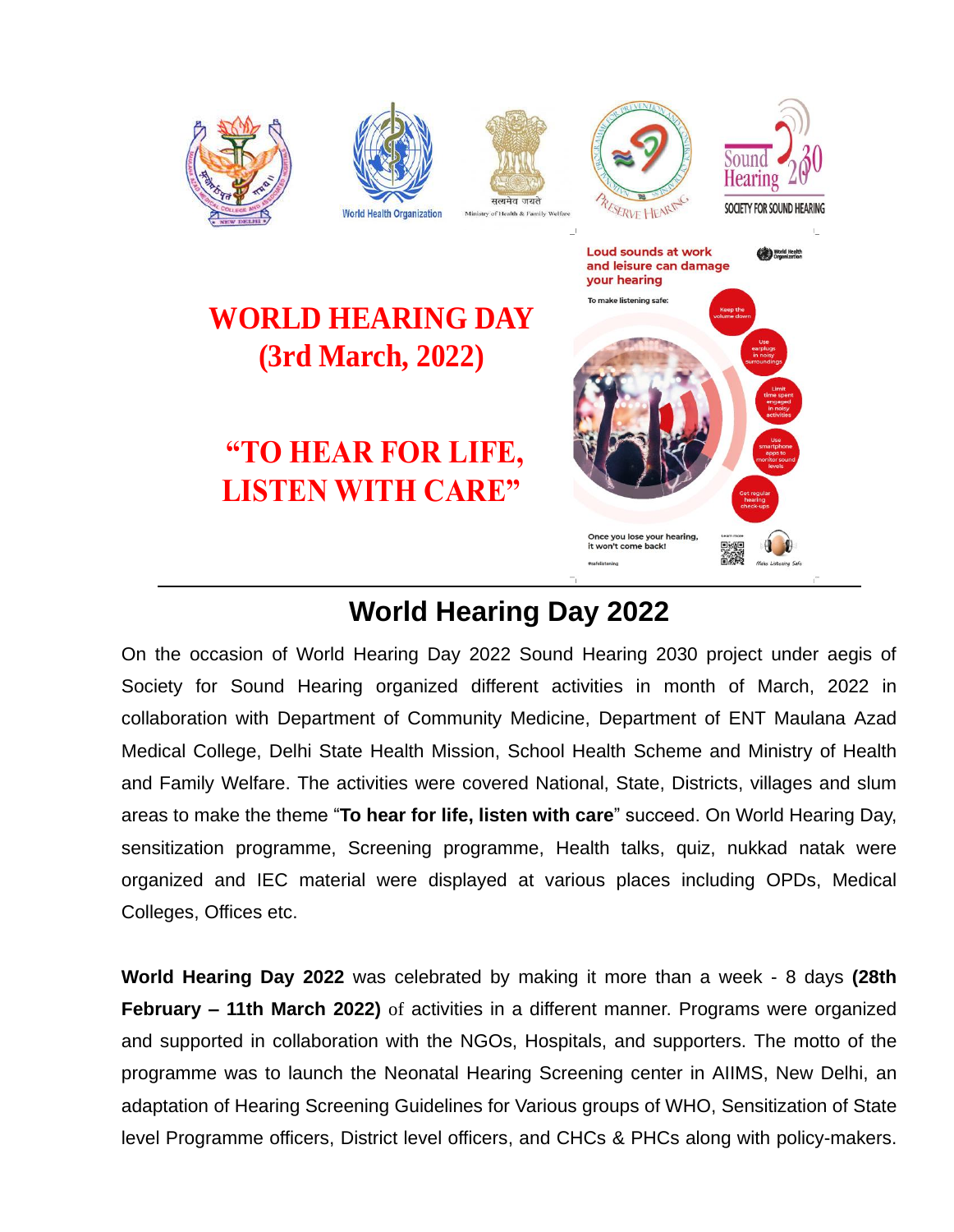Some Community Programmes were organized to aware and screen the community. Screening programs were organized at SKV East Delhi School, Nav- Abhiyan (NGO school and slum area of Jungpura. In Press release information was shared on social media. Poster making and slogan writing competition was organized, IEC material was printed and displayed in the Ministry of H&FW, hospitals, Health centers, slum areas, schools, and seminars were also organized on the theme. IEC material was also shared in form of soft copy by generating link. The State Nodal officers got the IEC material printed and used them in World Hearing Day celebration programmes.

- **1. On the 28th of February, 2022** an online meeting with SNO's was organized by MoH with technical collaboration of the Sound Hearing 2030 project under the Society for Sound Hearing. In this meeting, more than 130 participants attended from states and districts. State Nodal officers, District Hospital, CHCs, and PHCs participated. Dr. Anil Kumar, DDG, Ministry of Health & Family Welfare presented the training programme, budget, and advocacy under the National Programme for Prevention and Control of Deafness. Dr. A.K. Agarwal, President of the Society for Sound Hearing spoke about the ideas and themes of creating more awareness, making new innovative technical machinery comfortable to use, and sharing the practices of new ideas to the empowerment of manpower at a different level. Dr. Suneela Garg presented the training need and the programme of capacity building, areas to be covered by training of manpower under the National Programme. Awareness material on ear and hearing care were distributed by Sound Hearing 2030 in soft copy by sharing link.
- **2. On 2nd March, 2022** a school screening camp was organized. Dr. A.K. Agarwal, Dr. Suneela Garg, Dr. M. Meghachandra Singh, and Dr. Ravi Meher, Dr. Amod Laxmikant Borle guided the team and provided them with technical guidance and material to organize the camp successfully. A screening camp was organized in SKV School No. 2, Shakarpur, Delhi on 2nd March 2022 in collaboration with Medtronic. Medtronic provided technical equipment for ear testing in the school health scheme of East Delhi. Dr. Alok Gupta, ENT Specialist, Director of East Delhi School Health Scheme coordinated for Ear screening of school children.

193 students from the 5th and 6th classes were screened of which 128 were female and 65 were male.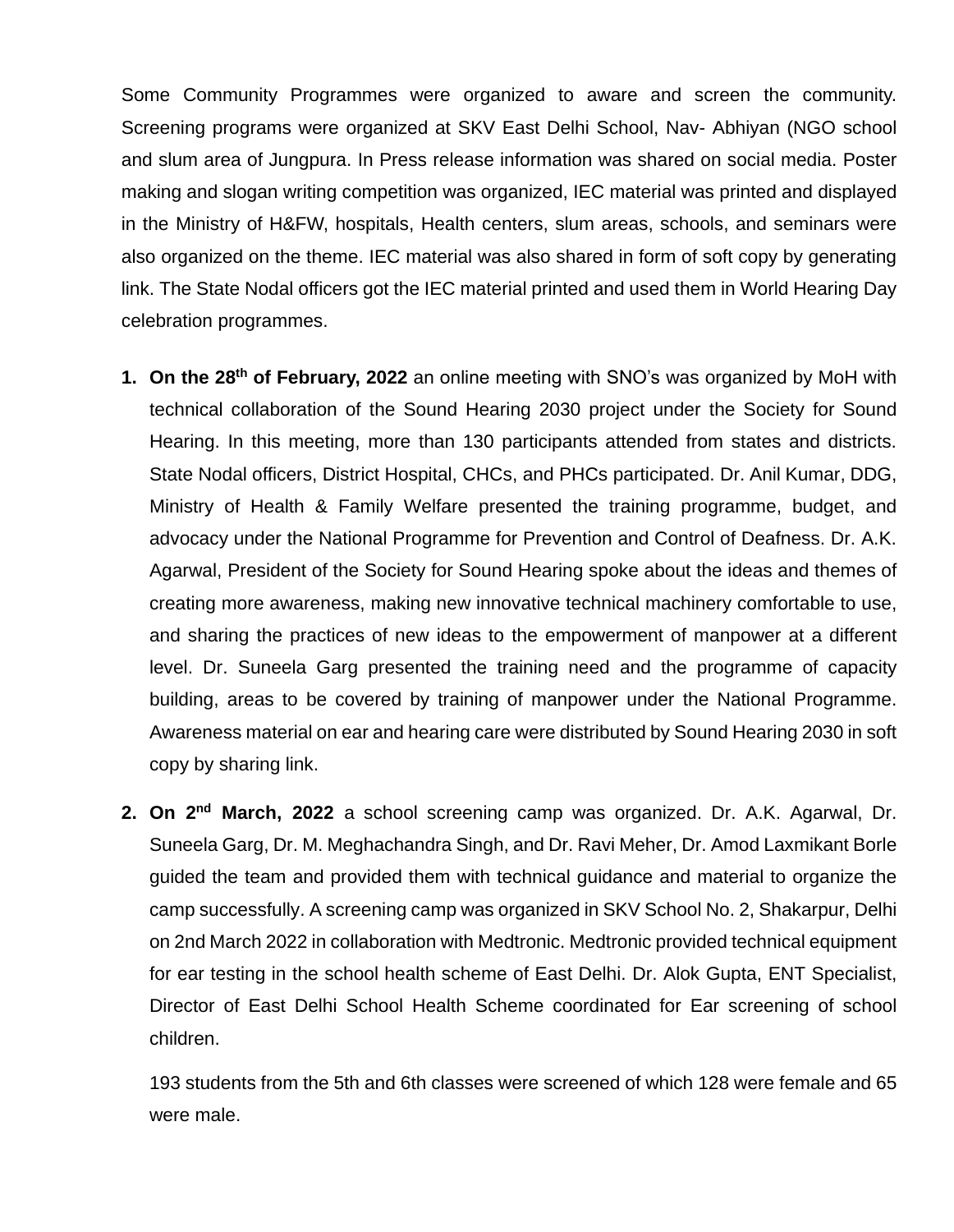

These students were from the 9-13 years age group. 3 students were aged 9 years, 22 students were the age of 10 years, 42 students were the age of 11 years, 66 students were the age of 12 years and 57 students were the age of 13 years.



Total of 109 Children were diagnosed with CSOM, fungal infection, impacted wax hearing loss, discharged ear, and URTI B/L with Grade II retraction of TM found in children. It was noticed that much number of children were suffering from impacted wax in the ears.

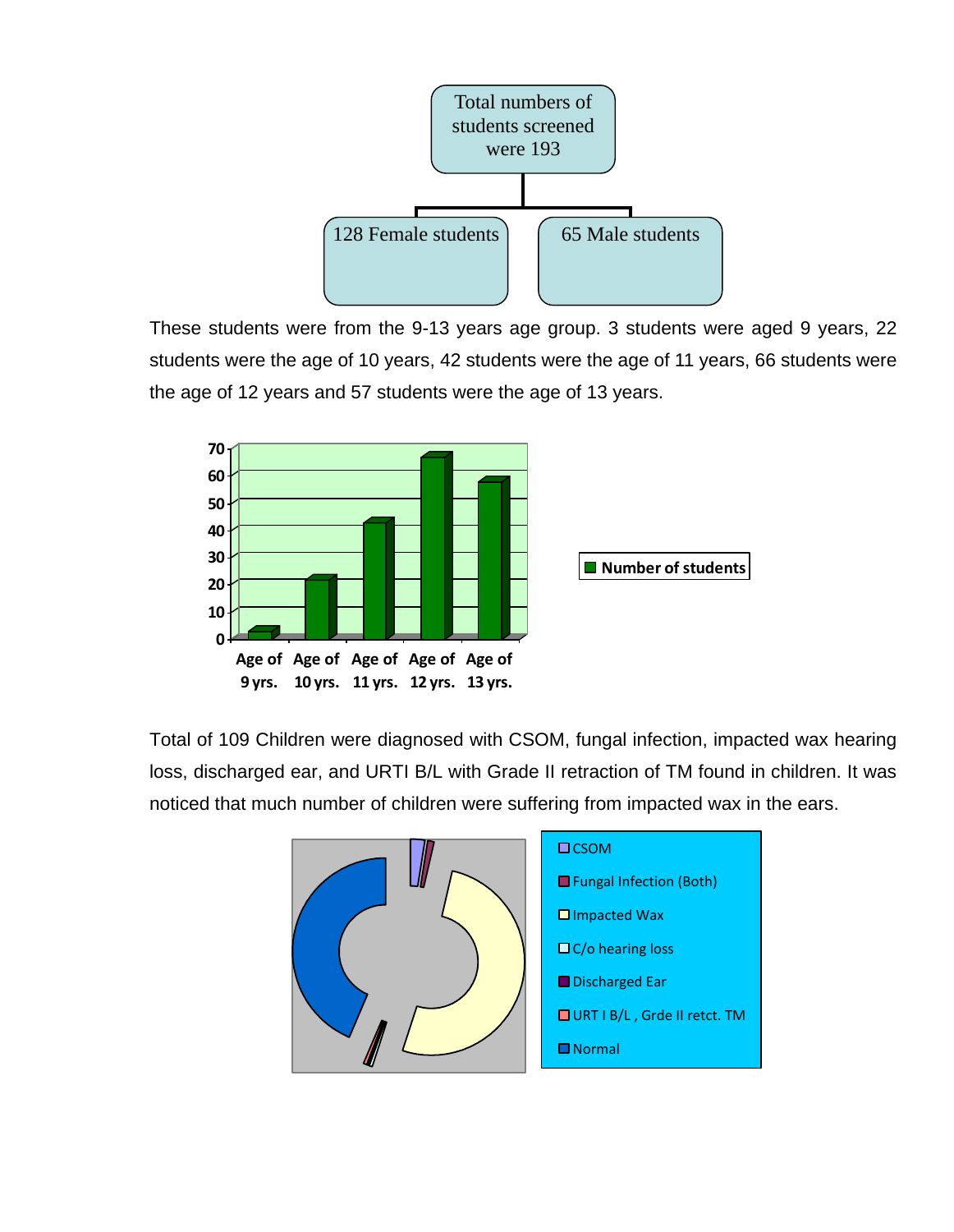- **3. A press briefing** was organized by team of Medtronic and Dr. Ravi Meher which was led by Dr. A.K. Agarwal. He spoke about the importance of creating awareness of Ear and Hearing Care among the people in this digital world. Dr. Alok Gupta, School Health Scheme talked about the ear care programme for school-going children. Dr. Ravi Meher suggested making screening programmes more creative and getting people more aware of ear problems. All government schemes should benefit the community.
- **4. On 3 rd March, 2022** a seminar on World Haring Day 2022 was organized by the Ministry of Health & Family Welfare in collaboration with CHEB and with technical support from Sound Hearing 2030 at Dr. Bhim Rao Ambedkar Center, Delhi. Chief guest Hon'ble Dr. Manshukh Mandaviya, Minister of Health, Government of India inaugurated the Neonatal Hearing Screening center at All India Institute of Medical Sciences, New Delhi. He also inaugurated the adapted hearing screening guidelines of WHO by the Ministry of Health & Family Welfare, Govt. of India. Shri Rajesh Bhushan, Secretary MoHFW, Government of India addressed implementation in the field of Ear and Hearing Care. Guest of honor Dr. Bharati Pravin Pawar, Hon'ble Minister of State, MoHFW, Government of India talked about the basic information and awareness in the general public at the village level to improve their quality of life and other health programs of government. Dr. A.K. Agarwal, President of the Society for Sound Hearing presented new ideas for making the Government sector programme of screening more innovative and strengthening of the programme of NPPCD in all districts under states of India.

Ministry of Health & Family Welfare, some professional bodies, NGOs, and the Regional country office of WHO also provided technical support in organizing the activities in the country. WHO provided some T-shirts for the above-said event and screening guidelines soft copy those were adopted by Ministry of Health & Family Welfare, Govt. of India. Also gave a platform to work with State Nodal officers, as last year Sound Hearing 2030 has taken WHO project for Capacity building of manpower under NPPCD. Sound Hearing 2030 collaborated with Ministry to take the data of different levels of manpower trained, untrained and vacant posts under the NPPCD programme, and find out the gaps and training requirements in different districts of all states.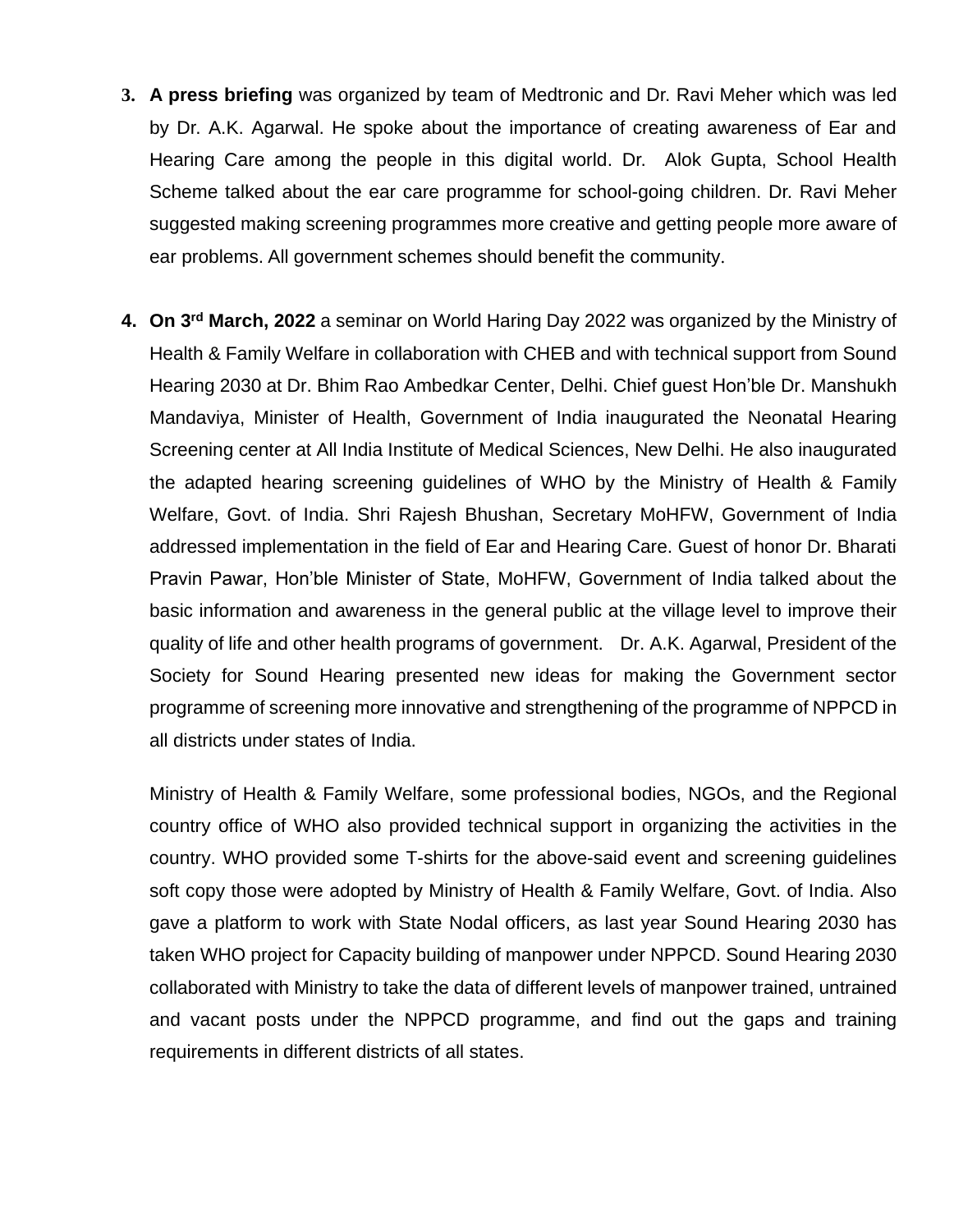- **5. On 3rd March 2022** a combined activity of Delhi State on "Tele-otology and Universal Hearing Screening" and announcement of the result of poster completion organized by department of ENT in collaboration with Sound Hearing 2030.
	- **a)** This **poster competition** was organized on the theme of "**To hear for life, listen with care"**. 1st, 2nd, and 3rd winners were awarded certificates prizes. Participation certificates were distributed among the participants of the poster competition. A total of 43 posters were received from many states' medical and health care institutes. All posters were on the theme of Ear and Hearing Care to guide people in regards to the effects of loud noise, unhygienic practices, and myths. It was also planned to organize a poster exhibition of these posters to review by experts before printing.
	- **b) Conference of ENT Specialists of Delhi State on Tele-otology and Universal Hearing Screening** Programme was organized under the aegis of the National Programme for Prevention and Control of Deafness (NPPCD) along with Delhi Association of Otolaryngologists and Sound Hearing 2030. State medical officers, ENT doctors of Delhi Govt. hospital of Delhi's 11 districts, and invited guests have taken part in this seminar.
- **6. On 4th March 2022** an IEC material exhibition was displayed in the department of Community Medicine and in front of the reception area of the Dean's Office. This IEC material was displayed to make new students of the college, staff of medical college, and general visiting people aware of ear and hearing care.
- 6. **On 5th March, 2022-** Dr. A.K. Agarwal , Dr. Suneela Garg, Dr. M. Meghachandra Singh and Dr. Ravi Meher, Dr. Amod Laxmikant Borle, the team organized another screening camp successfully. Ms. Janki Mehta (Admin. Officer-Sound Hearing 2030) had taken the lead of the team. Senior Resident Dr. Raman Sharma and Post Graduate Dr. Abhinav of ENT, MAMC, Ms. Indu Arora (Technical officer), intern Dr. Madhusudan and Dr. Pujan, Ms. Manya Arora (Volunteer) and Ms. Kashish Negi (Volunteer) with school staff organized the camp.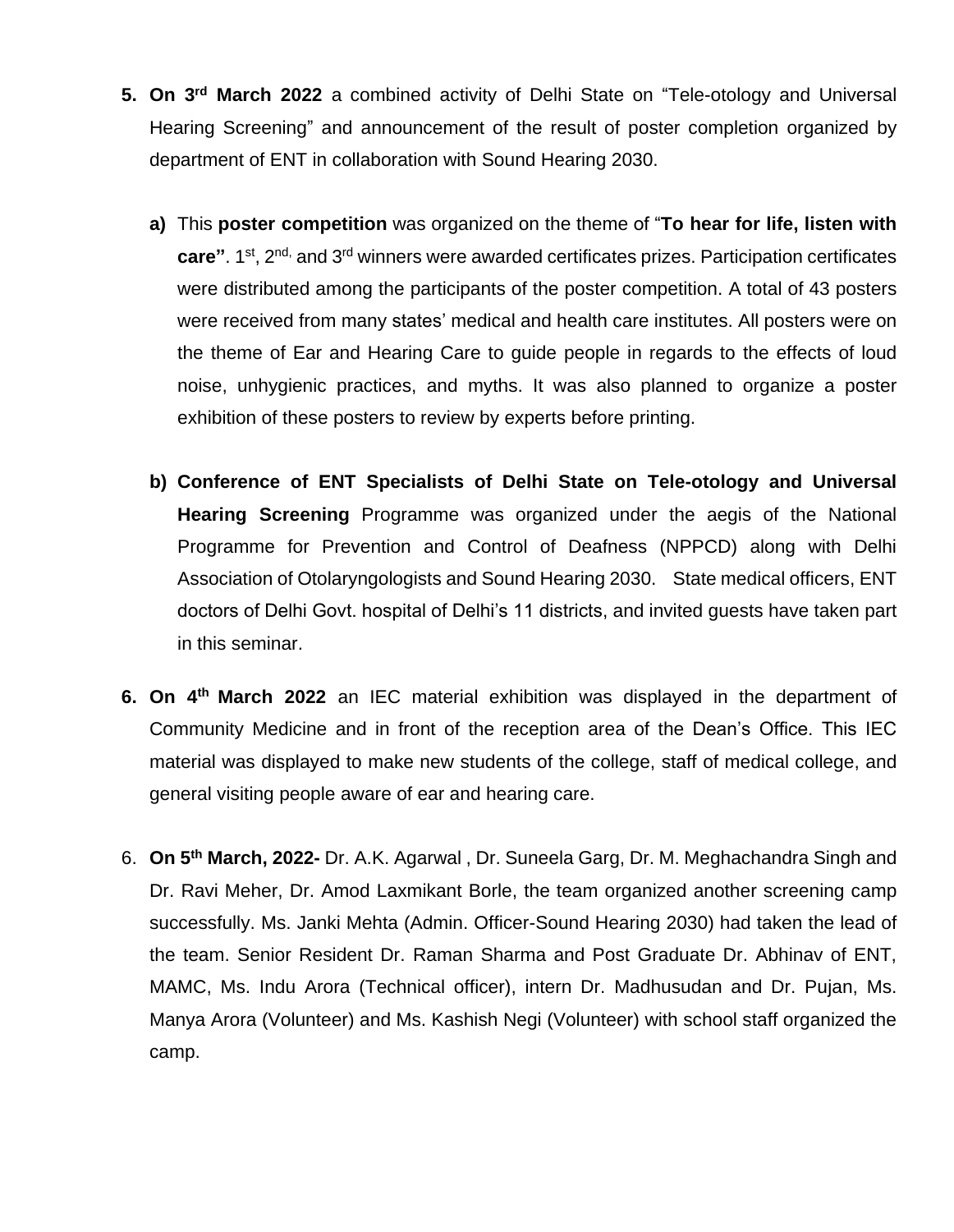The screening camp was organized for Nav- Abhiyan School children and community of Barapulla slum area.

132 students along with their parents were screened. Out of 132, there were 89 female and 43 were male.



In Nav Abhiyan school and community of slum area screened were different age groups. Out of 132 people screened, 61 children were of less than 10 years of age, 18 were of age 11-20 and 11 were of 21-30 age group, 22 people were of age group 31-40 and 6 belonged to the age of 41-50. 14 were more than 50 years of age.



Out of 132 people screened, 24 were suffering from impacted wax, 1 from bilateral ASOM, 1 from Congestion TM, 10 were having hearing loss due to discharged ear, 1 was suffering from the dry perforation in both ears, 8 came with complaint of hearing loss, 5 of them had shown itching ear with discharge, 1 was complaining of trauma and 8 were suffering from tympanic membrane retraction.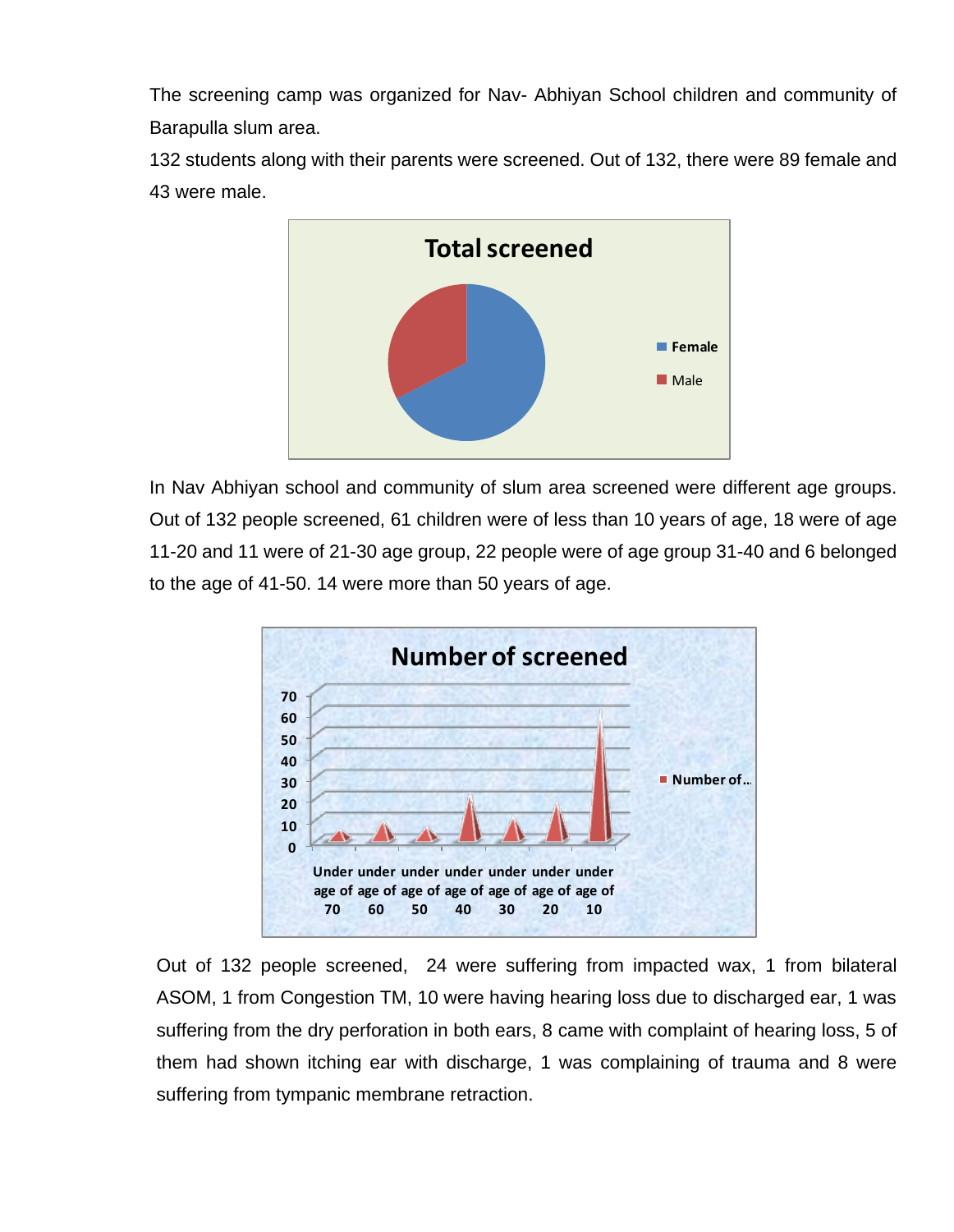

**7. On 8 th March, 2022- 11th March,2022:** Health Talk on Ear and Hearing Care, IEC material display, video- clips, short movies displayed and Nukkad Natak performed in Community of Gokul Puri, Balmiki Bast, Barwla, and Delhi Gate Health Care Centers of Maulana Azad Medical College, New Delhi. These activities were organized with the support of Senior Resident Dr. Gurmeet Singh, Dr. Chetana, Dr. Warisha, Dr. Sahdev and Dr. Madan. PGs of all centers along with the ASTRA team supported Sound Hearing 2030 staff to perform Nukkad Natak in the community to make awareness regarding theme of World Hearing Day "**To hear for life, listen with care"**.

**IEC Material:** All 4 health centers displayed IEC material inside and outside for people to create awareness.

**Audio- Visual display**: Community screening camps and health care centers organized audio-video displays to make the theme very clear. The importance of listening and safe listening is promoted through audiovisual displays. IEC material was also shown and explained to the community.

**Health Talk**: Medical officers and Senior Resident doctors had given health talks on Early Identification and Ear and Hearing Care in their health care centers OPD area and make the gathering sensitize about ear and hearing care.

**A quiz** programme was performed by Senior Residents and prizes were distributed to the answering persons. In the quiz programme community, people were excited to take part and win a prize.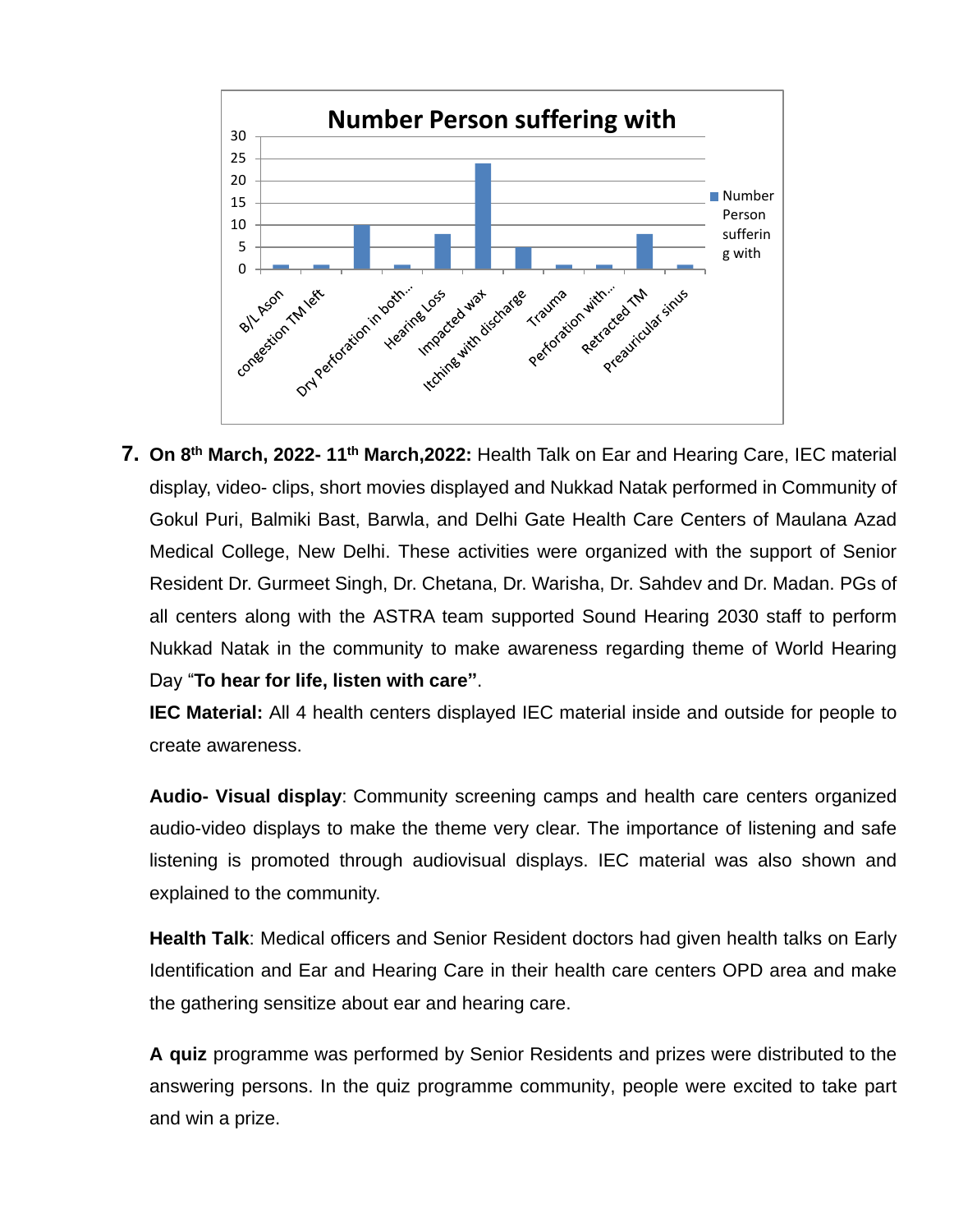**Nukkad Natak**: Sound Hearing 2030 with ASTRA project staff organized nukkad natak on hearing loss due to loud noise of headphones. The Resident Doctor had given a talk on the effects of loud noise on the ear and how to protect our ears from loud noise. The Youth was generation was focused in nukkad natak and how they can avoid loud noise and protect their ears.

- 8. **Manpower training of Capacity Building under NPPCD Programme**: Training of medical officers under NPPCD programme in 5 District of Delhi was organized in month of March, 2022 in which 150 Medical officers participated. Dr, A.K. Agarwal, Dr, Suneela Garg, Dr. Ravi Meher, and Dr. Rishi Anand were the trainers of medical officers. Total 6 training programmes for medical officers were organized. It was full-day training programme. The training kit of medical officers contained:
	- 1. Orientation
	- 2. Structure of the Ear
	- 3. Examination of Diseases of Outer Ear
	- 4. Examination of Diseases of Middle Ear
	- 5. Prevention of Hearing Loss and Deafness
	- 6. Assessing Hearing and Counselling
	- 7. Hearing Aids
	- 8. Roles & Responsibility of Medical Officers



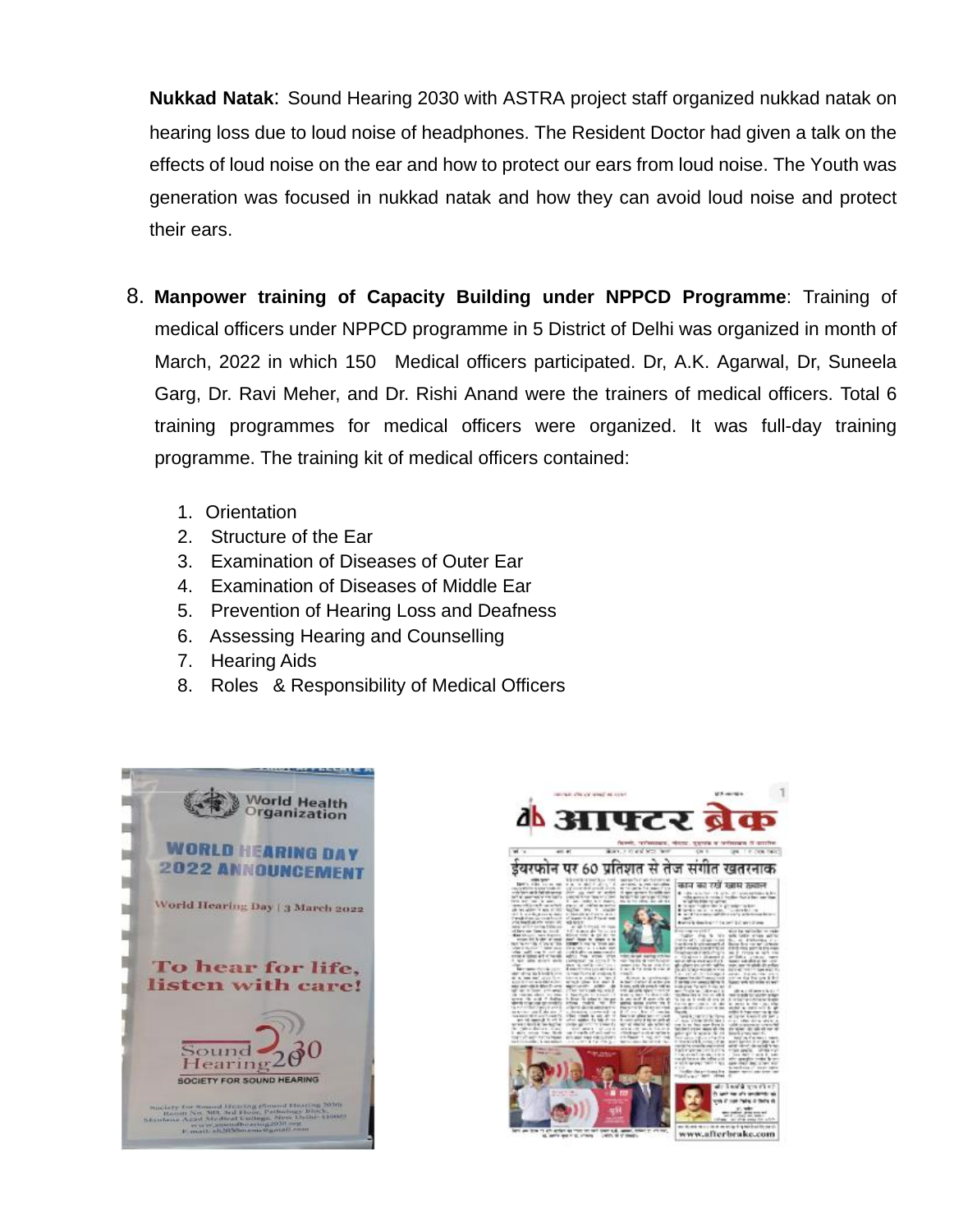







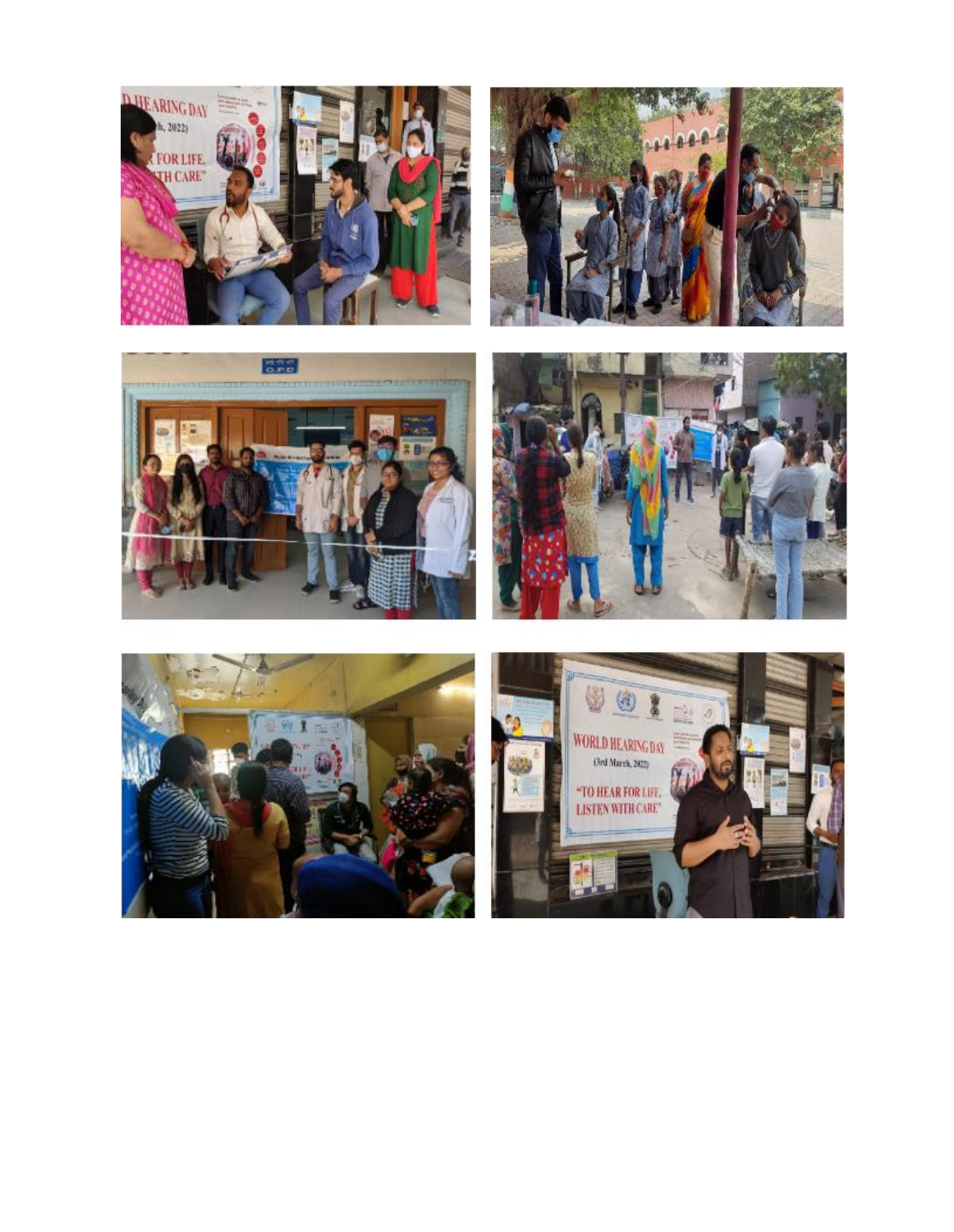